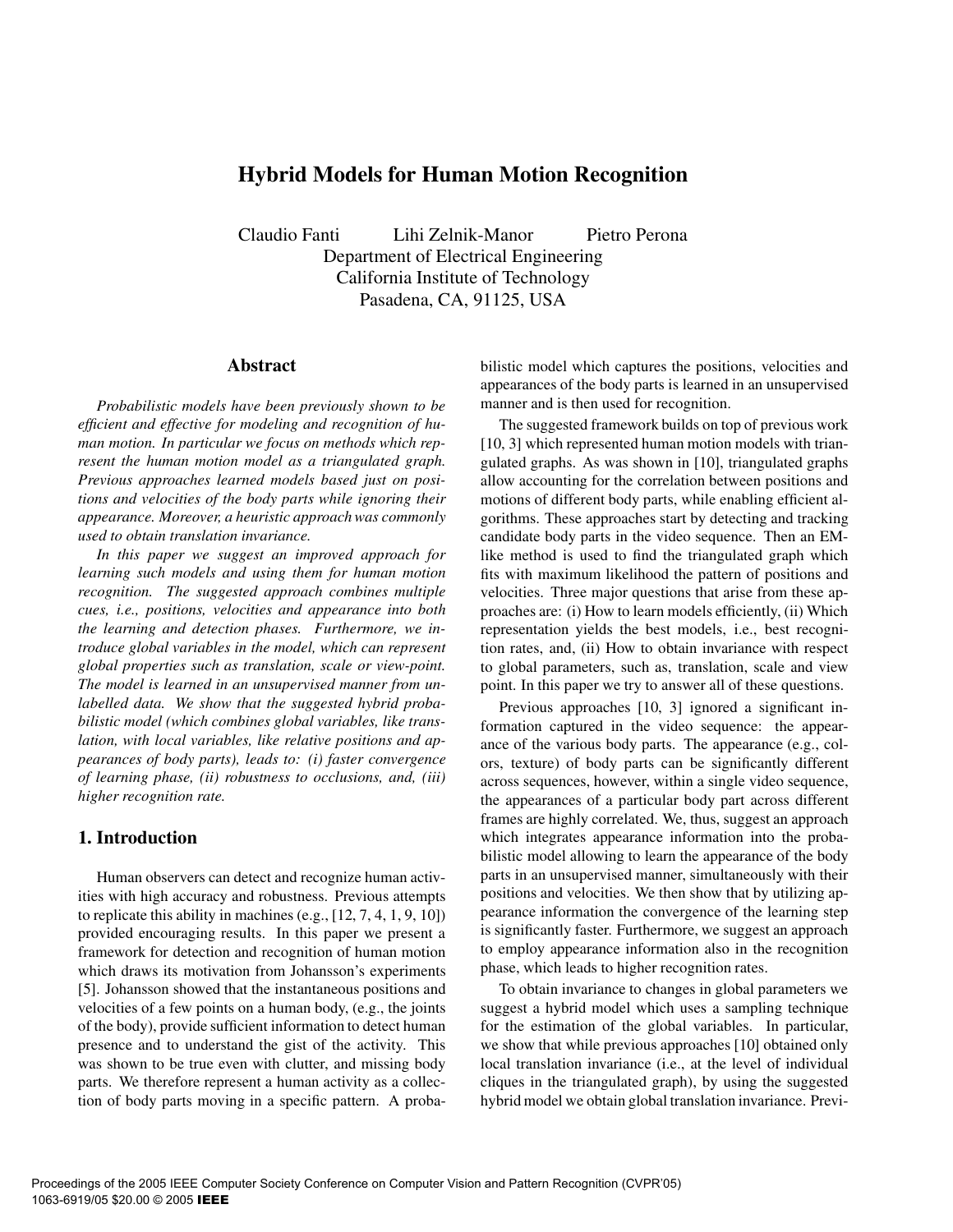ous approaches [10] represented the position and velocity of each body part relative to its "neighbors" in the triangulated graph. As long as all parts are observed this performs well, however, when a part is missing the relative positions of its graph neighbors cannot be computed and one has to fall back to absolute positions. Fanti et al. [3] showed that representing the positions of the body parts relative to a global centroid yields higher robustness to occlusions. This is so since having a part missing does not affect the positions of the remaining parts. In this paper we adopt this representation and suggest an efficient sampling scheme to estimate the global translation, or centroid.

The rest of the paper is organized as follows: Section 2 presents the problem definition and notations. Having set the notations, we describe in detail the suggested probabilistic model in Section 3. The learning of the model parameters is discussed in Section 4 and the way it is used for recognition is presented in Section 5. Experiments and results are described in Section 6. We conclude with a short discussion in Section 7.

## **2. Definitions and Notations**

Given a video frame we detect and track to the next frame candidate body parts, referred to as *detections*. We then wish to find the most probable assignment of detections to body parts while allowing for some detections not to be assigned and for some body parts to be occluded (missing). In this section we present notations and definitions required for the mathematical formulation of the problem.

We use bold-face letters  $x$  for random vectors and italic letters  $x$  for their sample values. When used without subscript  $x$  and  $x$  represent the whole vector. The probability density (or mass) function for a variable  $x$  is denoted by  $f_{\mathbf{x}}(x)$ . We will omit the subscript when unambiguous.

Let  $N$  be the number of detections in the video frame, and let  $y_i$  denote the j'th detection. The vector of all the detections in a frame is thus denoted by  $y = [y_1^T \dots y_N^T]^T$ . We represent a human body model using M body parts. A part is denoted by  $x_i$  and the collection of body parts is denoted by the vector  $x = [x_1^T \dots x_M^T]^T$ . In our implementation, detections and body parts are represented as 'points in motion', i.e., the vectors  $x_i$  and  $y_j$  are 4-dimensional vectors whose entries are the parts' horizontal position, vertical position, horizontal velocity and vertical velocity<sup>1</sup>.

Additionally, each detection  $y_i$  and body-part  $x_i$  have a corresponding appearance represented by a vector  $b_j$  and  $a_i$ , respectively. To construct the appearance vectors  $b$  of the detections we use a D histogram of the color values in HSV space of an  $11 \times 11$ -pixels patch around the detected point. The 3D histogram is vectorized to obtain the vector  $b_i$ . Note, that any other modeling of the appearance is possible, as long as it can be represented by a vector.

The number of detections  $N$  is most likely to be different from the number of body parts  $M$ . Note, that even when  $N > M$ , some or even all of the M parts might not have been detected (i.e., when most or all of the detections are on the background). We thus introduce a binary random variable  $\delta_i \in \{0,1\}$  (where  $i = 1...M$ ) which indicates whether the  $i$ 'th part has been detected or not.

To specify the correspondence of a body part  $x_i$  to a particular detection  $y_i$  we introduce a discrete random variable  $s_i \in \{1 \dots N\}$  where  $i = 1 \dots M$ . The value for  $s_i$  is meaningful only when the body part  $i$  is detected, i.e., when  $\delta_i = 1$ . We thus ignore the value of  $s_i$  whenever  $\delta_i = 0$ .

When the number of detections is larger than the number of body parts, i.e., when  $N > M$ , only part of the detections will be mapped onto body parts. We refer to these detections  $\mathcal{F} = s_{\mathcal{D}}$  as *foreground*, where  $\mathcal{D} = [i : \delta_i = 1, i =$  $i: [M]^T$  is the set of the detected parts. The rest of the detections  $\mathcal{B} = [1 \dots N]^T \setminus \mathcal{F}$  are considered as *background*. We further name a pair of vectors  $\mathbf{h} = [\mathbf{s}, \boldsymbol{\delta}]$  a *labeling hypothesis*. Any particular labeling hypothesis determines a partition of the detections into foreground  $\mathcal F$  and background  $\beta$ . The set of detections y remains partitioned into the vectors  $y_{\mathcal{F}}$  and  $y_{\mathcal{B}}$  of the foreground and background detections, respectively.

Finally, we introduce a hidden variable  $\theta$  which is a vector holding the global parameters, such as translation, scale and view-point. The following table summarizes the parameters used in the paper:

| Notation                               | Meaning                               |
|----------------------------------------|---------------------------------------|
| $\boldsymbol{x}$                       | position and velocity of body parts   |
| Y                                      | position and velocity of detections   |
| $\boldsymbol{a}$                       | appearance of body parts              |
|                                        | appearance of a detections            |
| М                                      | number of body parts                  |
| N                                      | number of detections                  |
| $\delta_i$                             | indicates detection of body part $i$  |
| S                                      | maps body parts to detections         |
| $\mathbf{s}_{\mathcal{D}}=\mathcal{F}$ | detections assigned to the foreground |
|                                        | detections assigned to the background |
|                                        | global variables (e.g., centroid)     |

## **3. A Hybrid Probabilistic Model**

Given a video frame and the corresponding detections our goal is to find the most probable assignment of detections to body parts, i.e., the most probable labeling hypothesis  $[s, \delta]$ . This should be done while allowing for some detections not to be assigned and for some body parts to be

<sup>&</sup>lt;sup>1</sup>Note, that we could have just as well selected a different representation for the observations and body parts. For example, to represent detections/parts as blobs we can add entries which capture the shape and size of the blobs.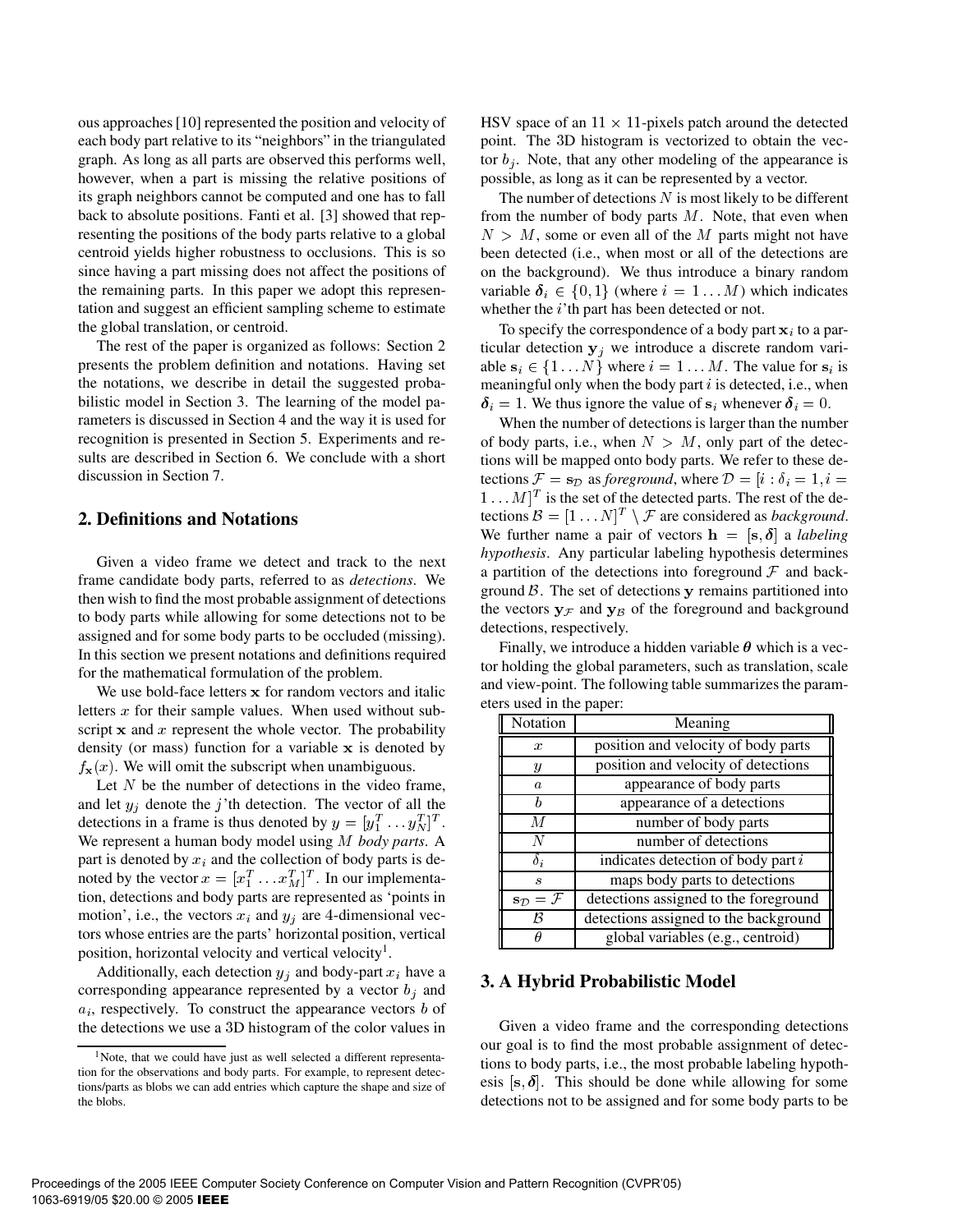

**Figure 1. Graphical model.**

occluded (missing). We start by presenting a hybrid probabilistic model which combines global variables, such as translation of the whole body, and local quantities such as relative positions, velocities and appearances of the body parts. Using such a representation we can learn high-quality models with invariance to changes in global parameters. In the testing phase, we can then use the learned model to estimate the probability that each frame presents the learned motion. This is discussed in Section 5.

The most probable assignment of detections to body parts (labeling) is found by maximizing the joint probability density function  $f(\theta, y, b, s, \delta)$ . We start by defining the probability density function  $f(\theta, x, y, a, b, s, \delta)$  of both the hidden and observed variables and then marginalize over the hidden variables  $x$  and  $a$ .

We use the representational conventions that are common in the learning of graphical models [6]. Figure 1 shows the suggested graphical model. The position and velocity  $x_k$  of the k'th body part depends on the global variable  $\theta$ as well as on the positions and velocities of the other body parts  $x_i$  with  $i \neq k$ . The observed position and velocity of a detection  $y_j$  are influenced (or not) by the position and velocity of a body part  $x_i$ , depending on the labeling described by  $[s, \delta]$ . Similarly, the pair  $[s, \delta]$  determines whether the observed appearance of the *j*'th detection  $\mathbf{b}_j$  depends (or not) on the *i*'th body parts appearance  $a_i$ . The graphical model of Figure 1 yields the factorized joint probability:

$$
f(\theta, x, y, a, b, s, \delta) =
$$
  
\n
$$
f(\delta) f(s|\delta) f(y|x, s, \delta) f(b|a, s, \delta) f(a) f(\theta) f(x|\theta)
$$
\n(1)

Next, we describe how each factor is modeled.

#### **Modeling presence/occlusion of parts**  $f(\delta)$ :

Since we have no a-priori knowledge on the motion of the person or on the occlusions in the scene, we assume that each body-part is observed (or not) independently of the others:

$$
f(\delta) = \prod_{i=1}^{M} f(\delta_i) = \prod_{i=1}^{M} p_i^{\delta_i} (1 - p_i)^{1 - \delta_i}
$$

where  $p_i$  is the *i*'th parts probability of appearing in the frame. The value for  $p_i$  can be learned from the data but we set it to a fixed value of  $1 - 10^{-15}$ .

## **Modeling the labeling**  $f(s|\delta)$ :

Since we have not seen the detections, all the labelings are equally likely. At this point we assume the labels  $s_i$  are mutually independent. For example, labeling the foot as detection "2" has no effect on the detection assigned to the leg. Mathematically this is formulated as:  $f(s|\delta)$  =  $\prod_{i=1}^{M} f(s_i | \delta_i)$ . This independence assumption is not fully correct as the labels should be mutually exclusive. We will relax this independence assumption later on in Section 4.2. When a body part is present we assume its labels are uniformly distributed, i.e.,  $f(s_i|\delta_i=1)=1/N$ . When a bodypart  $i$  is not detected, we ignore the value of  $s_i$ , as it has no meaning, thus we can set it to have any value we wish. For convenience we select  $f(s_i|\delta_i=0) = 1/N$ , resulting in:

$$
f(s|\delta) = \left(\frac{1}{N}\right)^M
$$

## **Modeling Positions and Velocities of Detections**  $f(y|x, s, \delta)$ :

Once the labeling  $s, \delta$  is known and the body-parts positions and velocities x are given, it is assumed that the foreground detections  $y \tau$  are conditionally independent and coincide with the body-parts that originated them. Additionally, we assume the background detections to be originated from a uniform probability density  $f(y_\mathcal{B}) = \frac{1}{V}$  where V is some scalar constant. Therefore, we can write:

$$
f(y|x, s, \delta) = \prod_{i=1}^{N} f(y_i|x, s, \delta)
$$
  
= 
$$
\prod_{j \in \mathcal{D}} 1\{y_{s_j} = x_j\} \prod_{k \in \mathcal{B}} \frac{1}{V}
$$
  
= 
$$
1\{y_{s_{\mathcal{D}}} = x_{\mathcal{D}}\} \left(\frac{1}{V}\right)^{N-|\mathcal{F}|}
$$
 (2)

where  $1$ {condition} = 1 if the condition is true and 0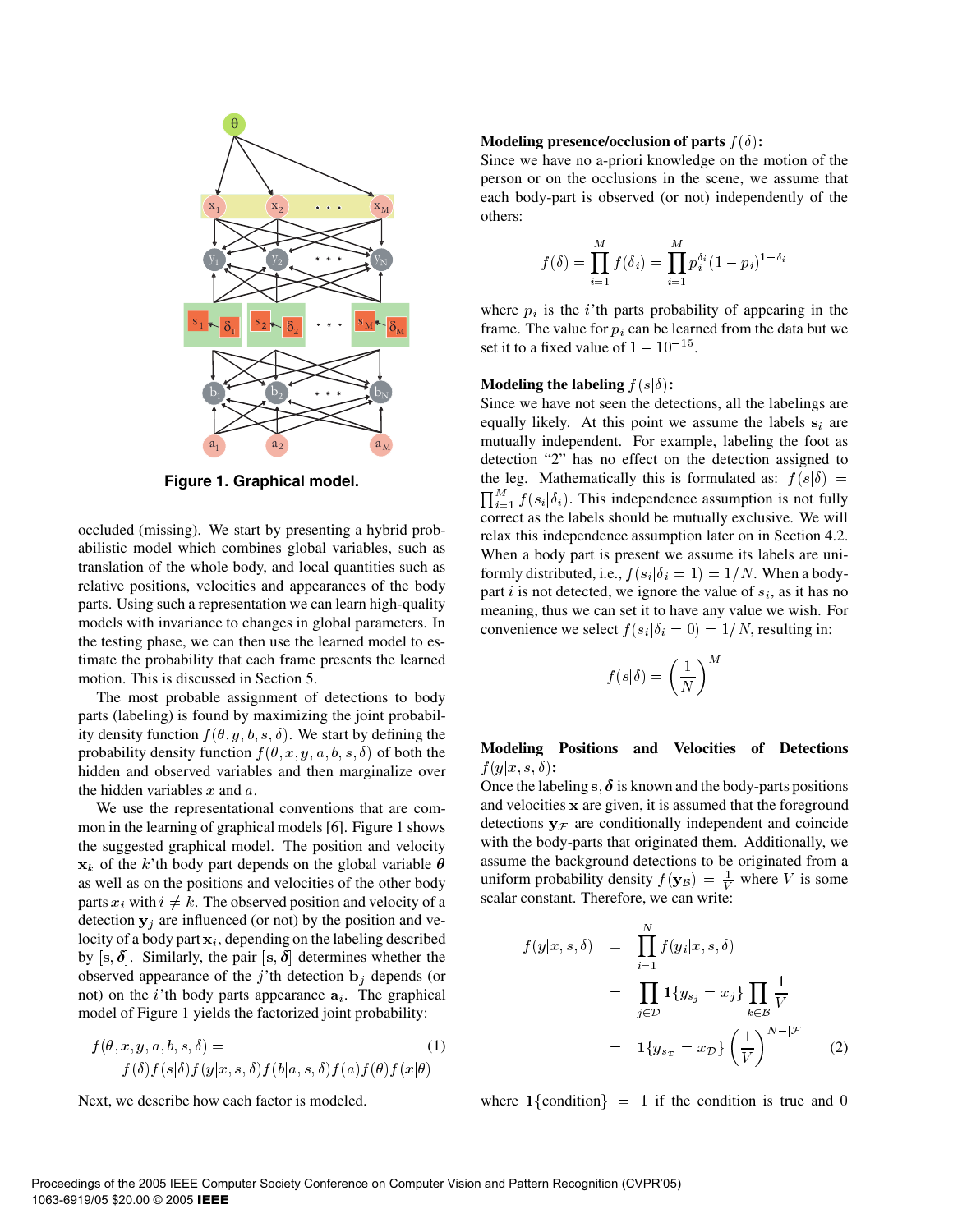otherwise.

**Modeling Appearance of Detections**  $f(b|a,s,\delta)$ :

We model the appearance of the detections the same way we modeled their positions and velocities, i.e.:

$$
f(b|a, s, \delta) = \mathbf{1}\{b_{s_{\mathcal{D}}} = a_{\mathcal{D}}\}\left(\frac{1}{V}\right)^{N-|\mathcal{F}|}
$$
(3)

#### $\bf{Modeling}\ \bf{Appearance}\ \bf{of}\ \bf{Body}\ \bf{Parts}\ \it{f(a)}\bm{:}\ \bf{\color{red}$

We model the appearance of each body parts as a Gaussian, i.e.:  $f(a) = \mathcal{N}(a; \mu_a, \Sigma_a)$ .

#### **Modeling Global Variables**  $f(\theta)$ :

We model the prior for the global variables as a Gaussian, i.e.:  $f(\theta) = \mathcal{N}(\theta; \mu_{\theta}, \Sigma_{\theta}).$ 

**Modeling Positions and Velocities of Body Parts**  $f(x|\theta)$ **:** The modeling of  $f(x|\theta)$  depends on the characteristics of the global variables in  $\theta$ . In this paper we limit the derivation to the case where the dependence between the global and local variables is additive. In particular, we will focus on the case where  $\theta$  is the positional centroid of the body parts  $x$ . To achieve translation invariance we model the positions of the M body-parts as  $x = J\theta + x_c$ , i.e., we assume that a given pose x can be interpreted as a local *centered* position (i.e., translation invariant)  $x_c$  superimposed on the global displacement in position  $\theta$ . Here J is an index matrix which extracts from a vector of positions and velocities only the positions, i.e.,  $J = [J_1 \quad J_2 \quad J_M]^T$  where  $J_i = diag(1, 1, 0, 0).$ 

We assume the centered positions  $x_c$  to be independent of  $\theta$  and Gaussian distributed, i.e.,  $f(x_c)$  =  $\mathcal{N}(x_c; \mu_{\mathbf{x}_c}, \Sigma_{\mathbf{x}_c})$ . As a consequence, x and  $\theta$  are jointly Gaussian, and therefore, given the location of the centroid  $\theta$ , the model for the positions and velocities of the body parts is:

$$
f(x|\theta) = \mathcal{N}(x; \mu_{\mathbf{x}_c} + J\theta, \Sigma_{\mathbf{x}_c}).
$$
 (4)

#### **3.1. Marginalization**

As was discussed above, we obtain the joint probability  $f(\theta, y, b, s, \delta)$  by marginalizing the density function  $f(\theta, x, y, a, b, s, \delta)$  over the hidden variables x and a.

$$
f(\theta, y, b, s, \delta) = \int f(\theta, x, y, a, b, s, \delta) dx da
$$
 (5)  
=  $F_{\theta s \delta} \int f(x|\theta) f(y|x, s, \delta) dx \int f(a) f(b|a, s, \delta) da$ 

where  $F_{\theta s\delta} = f(\theta) f(s|\delta) f(\delta)$  for brevity.

Combining Eqs. (2),(3) and (5) yields (after a few mathematical manipulations which are omitted due to lack of space, but can be found in [2]):

$$
f(\theta, y, b, s, \delta) =
$$
  
\n
$$
F_{\theta s\delta} \left(\frac{1}{V}\right)^{N-|\mathcal{F}|} f_{\mathbf{x}_{\mathcal{D}} | s\delta \theta}(y_{\mathcal{F}} | s, \delta, \theta) f_{\mathbf{a}_{\mathcal{D}} | s\delta}(b_{\mathcal{F}} | s, \delta)
$$
\n(6)

where  $f_{\mathbf{x}_{\mathcal{D}} | \mathbf{s} \delta \theta}(y_{\mathcal{F}} | s, \delta, \theta)$  is the marginalization of  $f_{\mathbf{x}|\mathbf{s}\delta\theta}(\cdot|s,\delta,\theta)$  over the undetected body parts, evaluated in the foreground observations  $y_{\mathcal{F}}$  assigned to the body parts by the labeling variables, and  $f_{a_p | s \delta \theta}(b_f | s, \delta)$  is the corresponding marginalized factor for the appearances of the body parts.

#### **3.2. Efficient Model Using Triangulated Graphs**

Eq. (6) implies that to maximize the joint probability  $f(\theta, y, b, s, \delta)$  we need to estimate  $f(x|\theta)$  and  $f(a)$ . In general we would like to assume dependencies between all body parts and maximize over all possible labelings. Unfortunately, this would make the likelihood maximization process computationally infeasible, due to the combinatorial number of labelings hypotheses that need to be considered.

To simplify the appearance model  $f(a)$  and keep the number of parameters manageable, we assume the appearances of the body parts are independent, i.e.:

$$
f(a) = \prod_{i=1}^{M} f(a_i)
$$
 (7)

 a triangulated graph. This ensures that the probability den-To simplify the modeling of positions and velocities, we adopt an approximation previously suggested in [10, 3]. The dependencies between the body part is represented by sity function  $f(\theta, y, b, s, \delta)$  can we written as a product of positive potentials, and therefore, efficient algorithms such as Belief Propagation can be applied to carry out the maximization at hand. While the conditional independencies assumption might be incorrect, experimental results show that high recognition rates can still be achieved using such models (see Section 6).

The conditional independencies among positions and velocities of the body parts determine a factorization of their joint probability density into M factors or *families* each including three body parts (we choose a fan-in  $\leq 2$  for each node, i.e., within each family there is a single *child* body part and at most two *parent* body parts). The position and velocity of the child body part depend on those of its parents. The joint density can therefore be written as:

$$
f(x|\theta) = \prod_{i=1}^{M} f(x_i|x_{[\pi(i)]}, \theta)
$$
 (8)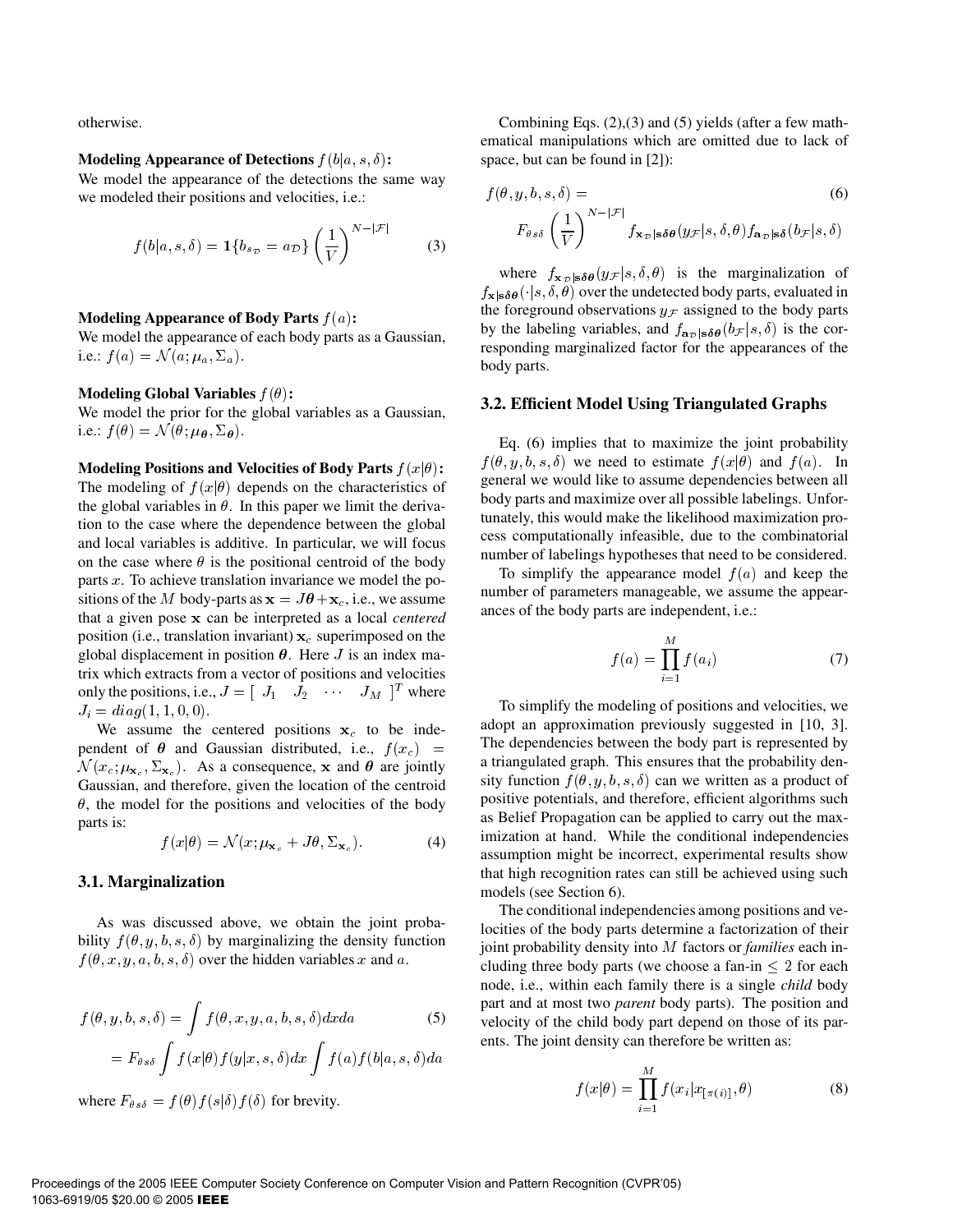where  $\pi(i)$  are the parents of part *i*, and each factor is a conditional Gaussian.

Combining Eqs. (6),(7) and (8) we can rewrite  $f(\theta, y, b, s, \delta)$  as a product of positive potentials<sup>2</sup>:

$$
f(\theta, s, \delta, y, b) = \frac{1}{Z} \prod_{i=1}^{M} \Psi_i(s_{[i, \pi(i)]}, \delta_{[i, \pi(i)]}, \theta, y, b)
$$
(9)

where each potential  $\Psi_i$  is a Gaussian potential, and Z is a normalization constant. The derivation of this equation requires a few mathematical manipulations which are omitted due to lack of space, but can be found in [2]. In the next section we suggest an efficient algorithm to maximize the joint probability of Eq. (9).

# **4. Unsupervised Learning of The Hybrid Model**

The hybrid model of Section 3 combines the observed variables y, b, the global centroid  $\theta$  and the labeling variables  $s, \delta$ . We start in Section 4.1 by showing how the global variable  $\theta$  can be estimated using an efficient sampling technique. We then show (Section 4.2) that given the global variable  $\theta$ , the best labeling s,  $\delta$  can be computed efficiently using belief propagation.

To unsupervisedly learn the parameters and structure of the model for a particular action, we adopt here an EMlike procedure that iterates over each frame of a sequence in which the action is performed. In the M-step we update the parameters and structure of the model with their current maximum likelihood (ML) estimate. In the E-step we compute an approximation to the probability density<sup>3</sup> of all the possible labelings given the observations. The above process it repeated until the likelihood of the model converges.

## **4.1. Estimation of the Centroid**

Recently, Paskin [8] suggested a highly efficient sampling technique (based on block Gibbs sampling) to estimate variables whose probability density function can be represented as a linear Gaussian (see [8] for definition). To use this technique for the estimation of the maximum likelihood centroid  $\theta$  we need to show that given the detections **y**, **b** the conditional probability  $f(\theta, s, \delta | y, b)$  can be written as a linear Gaussian.

Recall, how in Section 3.2, Eq. (9) we showed that, due to the assumed conditional independencies, the joint probability  $f(\theta, y, b, s, \delta)$  can be written as a product of positive Gaussian potentials. From there, one can prove that

 $f(\theta, s, \delta | y, b)$  is a product of Gaussian potentials in  $\theta$ , and therefore, a linear Gaussian:

$$
f(\theta, s, \delta | y, b) = \frac{1}{Z(y)} \prod_{i=1}^{M} \alpha_{\theta, i} \mathcal{N}(\theta; \mu_{\theta, i}, \Sigma_{\theta, i})
$$
 (10)

where  $\alpha_{\theta,i}$ ,  $\mu_{\theta,i}$  and  $\Sigma_{\theta,i}$  are functions of the labeling  $s_{[i,\pi(i)]}, \delta_{[i,\pi(i)]}$ , and Z is an unknown normalization factor. The proof of Eq. (10) is lengthy and is thus omitted from here but can be found in [2]. Eq. (10) satisfies the required conditions thus, given a set of detections and their appearances, we can use Paskin's sampling technique to find the expected value for the centroid  $\theta$ .

#### **4.2. Finding the Best Labeling**

Having estimated the centroid  $\theta$ , and given the detections  $y$  and their appearances  $b$ , we next wish to find the optimal labeling:

$$
\hat{s}, \hat{\delta} = \underset{s, \delta}{\arg \max} f(s, \delta | \hat{\theta}, y, b) \tag{11}
$$

As was shown in Eq. (9), the joint density function  $f(\theta, y, b, s, \delta)$  factorizes into a product of positive potentials. Therefore, the conditional density function (modulo a normalization) can be written in factorized form as well:

$$
f(s, \delta | \hat{\theta}, y, b) \sim \prod_{i=1}^{M} \Psi_i(s_{[i, \pi(i)]}, \delta_{[i, \pi(i)]}, \hat{\theta}, y, b)
$$
 (12)

Given Eq. (12) we can find the best labeling  $\hat{s}$ ,  $\delta$  using a standard max-prod Belief Propagation (see [6]). Unfortunately, nothing prevents the labeling from having repetitions, that is, the  $k$ 'th detection might be assigned to both the *i*'th and *j*'th body parts:  $i \neq j$ ,  $s_i = s_j = k$ . We thus revise the maximization process to obtain an admissible labeling.

The naive solution to this problem is to allow only admissible labelings by a greedy search over all the possible labelings. This is infeasible even for models with just a few parts. Instead, we propose an approximate algorithm which, although is highly likely to find the best labeling, is not guaranteed to do so. We examine the performance of this algorithm in Section 6.

Each potential  $\Psi_i$  depends on a single family  $s_{[i,\pi(i)]}, \delta_{[i,\pi(i)]}$  of labels. The standard Belief Propagation algorithm involves an exchange of messages among the local potentials so that a global agreement is reached by all of them, over the values for  $s$  and  $\delta$  that maximize the density function. This is a consequence of the triangulated structure of the model. To remove the repetitions we start from one of the potentials and we compute a list of its  $K$  best hypotheses  $\hat{s}^k_{[i,\pi(i)]}, \delta^k_{[i,\pi(i)]}$ , i.e., those that maximize its local

-

-

<sup>2</sup>a positive potential can be viewed as an un-normalized density func-

tion<br> $3$ We make the simplifying assumption that such density is peaked around the best labeling, i.e., we assume it to be a delta function around that labeling.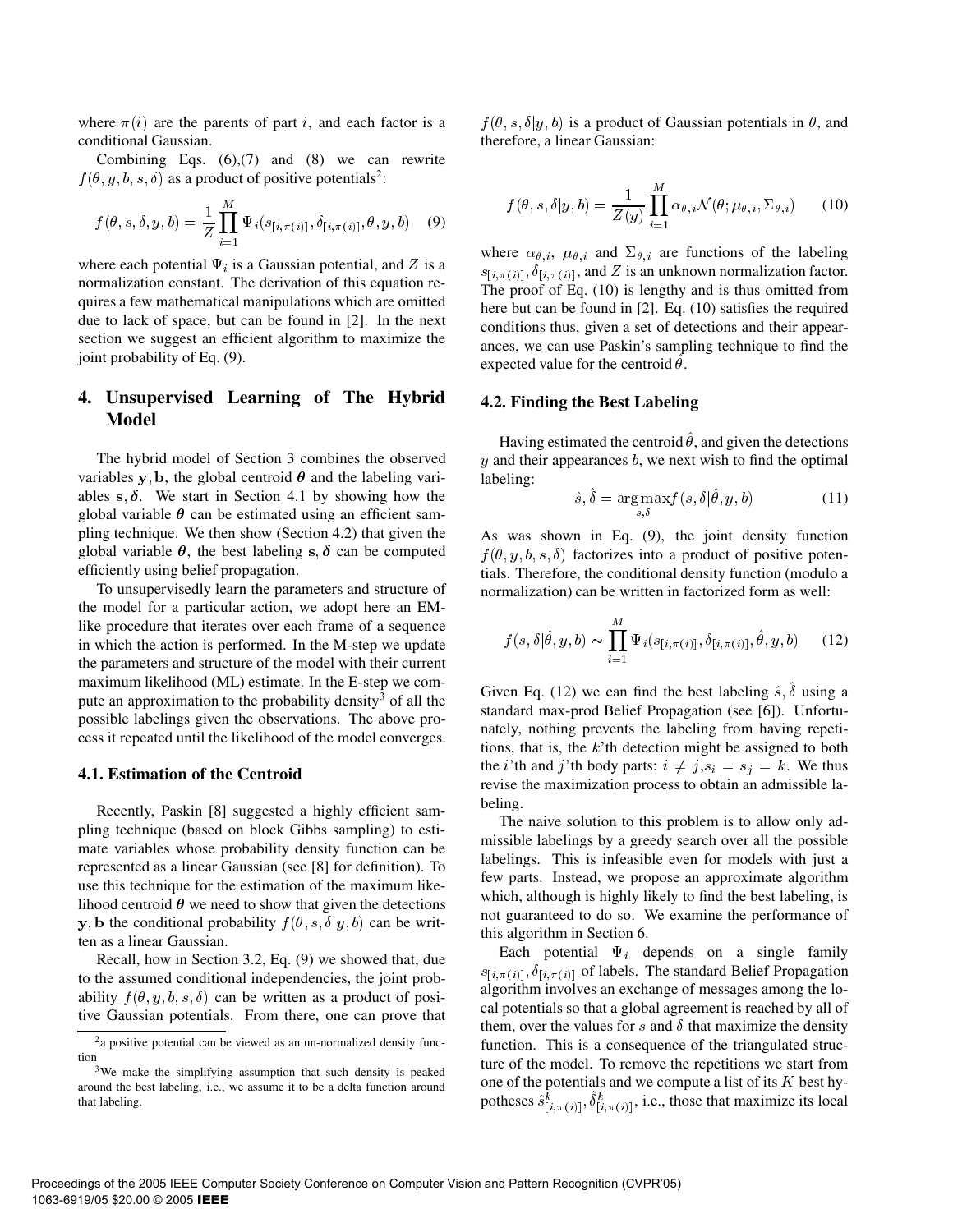belief. We then examine each potential in some order and explore its belief in a higher-likelihood-first order, to extend the current local solutions to admissible larger partial ones. When we examine the next potential, we consider  $K$  compatible<sup>4</sup> labelings for each of the current solutions, therefore obtaining  $K^2$  new partial (but larger) solutions. We retain the  $K$  best ones and proceed to the next potential. Once the last potential is taken into account, we are left with  $K$  globally compatible and admissible solutions, and we pick the top one. We repeat the above schema for several different orderings of the potentials, and we choose the overall best one as our estimate for the best labeling. In the experiments, to limit computational time, we set  $K = 20$ . Although the proposed approximate algorithm is likely to find the best labeling, it is not guaranteed to do so. We verify its accuracy by experimental validation. See results in Section 6.

## **5. Recognition**

Once the model parameters have been learned recognition is performed in each frame by maximizing the likelihood of  $f(\theta, y, b, s, \delta)$  of Eq. (9). High probability indicates activity recognition whereas low values indicate the activity is not present in the frame. Note, that the appearance of the body parts in the training data and in the testing data are independent (these depend mainly on the clothing). We thus suggest two modes of testing:

• Recognition without appearance: In this case we ignore appearance information and use only the positions and velocities of the body parts. That is, recognition is performed by maximizing the likelihood of  $f(\theta, y, s, \delta)$ . oth

• Recognition with appearance: When multiple frames of the same video sequence are available, we use a fraction of the frames to learn the appearance of the body parts in that particular sequence. This is done by first finding the best labeling for the selection of frames, based on geometry alone, i.e., by maximizing  $f(\theta, y, s, \delta)$ . Then a representation for the appearance of each body part is constructed and used to estimate the best labeling likelihood in all the other frames by maximizing  $f(\theta, y, b, s, \delta)$ . Note, that when recognizing with appearance we actually adapt the model for each sequence, thus, the actual values produced by the loglikelihood estimation, for frames taken from different sequences, are not comparable. To compare between frames of different sequences we assign the final score for each frame the log-likelihood of the geometry alone.

## **6. Experiments and Results**

Our experiments included a training set of 378 frames taken from a single video sequence showing a single person walking from right to left, parallel to the camera. All the frames were taken with the camera at the same view point and with the person wearing the same set of clothes. The testing set included 2688 frames taken from 14 sequences of various lengths. The testing set included 1101 frames of right-to-left walking and 1587 frames of other types of motions, including running, cycling, a driving car, water moving and walking left-to-right. The sequences were scaled so that the height of a person would be similar in all of them.

 **Faster Learning:** We first detect feature points using the Lucas-Tomasi-Kanade feature detector/tracker [11]. In training we ignore all points on the background (using background subtraction). We extract an  $11 \times 11$  patch around each detection point and use a 3D histogram with 64 bins to represent the distribution of colors in HSV space of the patch pixels. The vectorized histogram is used as the appearance representation of the detected point. We learn the hybrid probabilistic model with  $M = 12$  parts using the approach presented in Section 4. Figure 3 compares the log-likelihood of the learned model while using or not using appearance information. To learn a model using geometrical information alone we simply drop the factors  $f(a)$ and  $f(b|a, s, \delta)$  from the probability function of Eq. (1), thus maximizing  $f(\theta, y, s, \delta)$  instead of  $f(\theta, y, b, s, \delta)$ . It can be seen that using appearance results in significantly higher convergence rate. That is, the appearance of the detections reduces the probability of wrong assignment of body parts to detections. Note, that the actual values of the log-likelihood in the two cases are not comparable (as one likelihood is estimated while including appearance and the other one without it) we thus placed them on two separate plots and removed the log-likelihood values to avoid confusion.

 **Improved Recognition:** To evaluate the recognition quality of the suggested hybrid model we apply the recognition scheme of Section 5 to each pair of frames of the test dataset. We compare three modes of learning and recognition: (I) Learning and recognition without appearance. (II) Learning with appearance and recognition without appearance. (III) Learning and recognition with appearance.

Figure 4 compares ROC curves of the recognition results for the three proposed modes. It can be seen that using appearance in both learning and testing resulted in significantly higher performance. Interestingly, the poorest results were obtained for mode II, i.e., when learning with appearance and testing without appearance. We believe the reason to this is that the model was optimized also for the use of appearance and not for using geometrical information alone.

 **Robustness to Occlusions:** The incorporation of the centroid into the hybrid model was done to obtain translation invariance and robustness to occlusions. To test the robustness to occlusions we selected three video sequences, with total of 919 frames and added a to all their

<sup>&</sup>lt;sup>4</sup>meaning those that do not introduce repetitions within the partial solutions so far achieved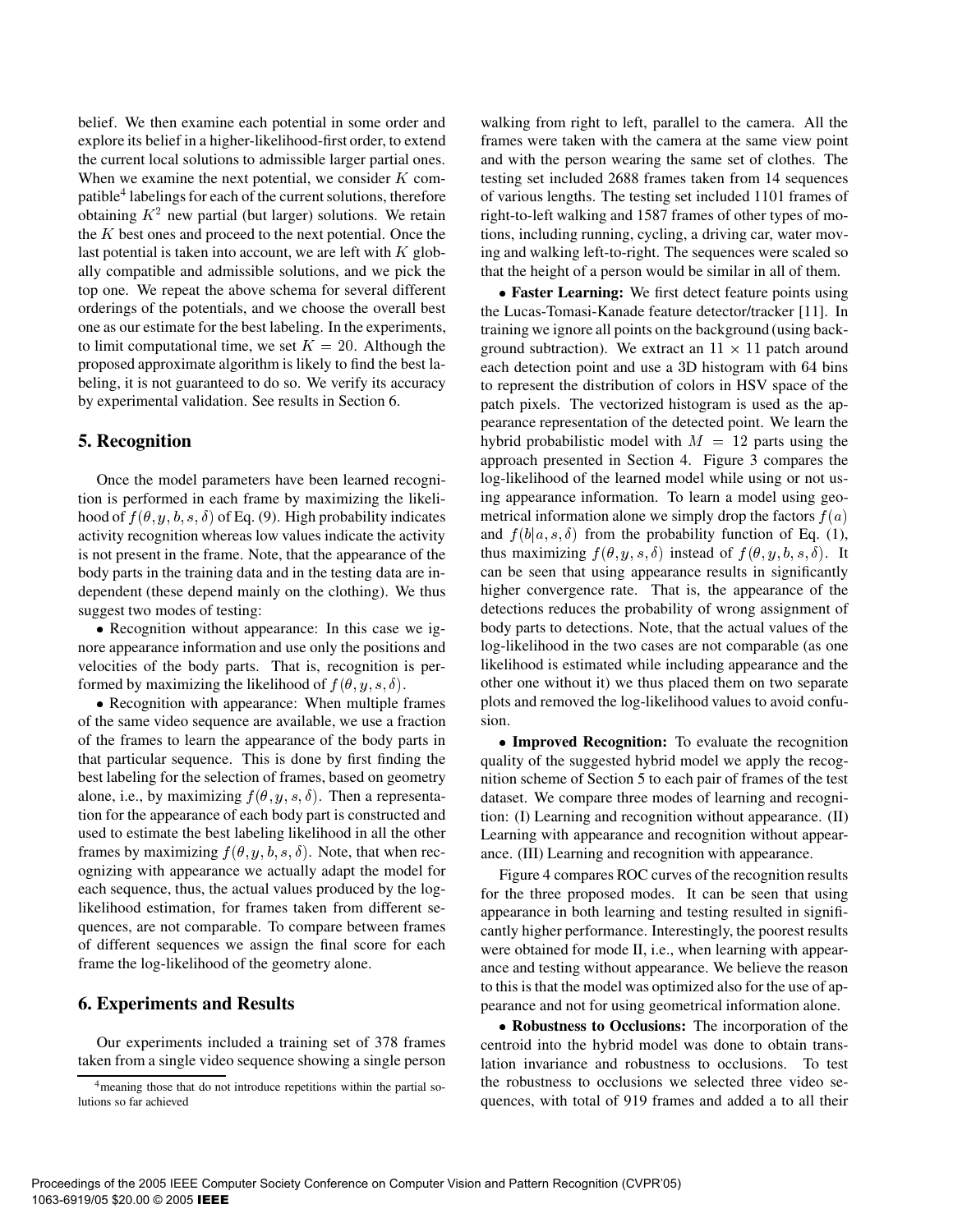

**Figure 2. Data.** *(a) An example video frame from the training video sequence. (b)-(f) Example frames from the testing data including various types of motions, performed by different objects/people with various appearances (clothing).*



**Figure 3. Learning speed.** *A comparison of the log-likelihoods while learning a model with and without appearance. Using appearance information the model converges significantly faster. The loglikelihood is not increasing-only since we use an approximated, yet efficient, algorithm to compute it (see Section 4.2).*

frames a virtual occlusion which hides the thighs (see Figures 5.a,b). We then compare the recognition rates obtained for the same sequences with and without the occlusion, using appearance in both learning and recognition. To compute recognition rates we need to select a threshold on the log-likelihood and classify all frames with log-likelihood higher/lower than the threshold as detection/no-detection. We set the threshold according to the ROC curve of the model which uses appearance in both learning and recognition. The threshold is taken as the "equal error" detection rate, i.e., the value of the log-likelihood for which  $P_{detection} = 1 - P_{false\; alarm}$ . The results, summarized in Figure 5.c, show that only a slight decrease in performance occurred in recognition on the partially occluded frames.

## **7. Discussion and Conclusions**

The approach suggested in this paper employs graphical models methods for human motion recognition. We have shown that by incorporating appearance information into the model we obtain significantly higher performance. Nevertheless, there are still open issues left for future research. In our experiments, we learned that the quality of the point tracking has a great effect on the quality of the results. This depends highly on the photometric conditions, i.e., clothing, contrast, etc. In the learning phase we can control (to some extent) these parameters, however, in recognition a person wearing highly textured clothes will be detected more reliably than a person wearing homogeneous clothes. To overcome this limitation we need to develop more robust body-part detection schemes. For example, instead of point tracking we could try and use region tracking, which is likely to provide more consistent detections of the body parts. Additionally, in our current derivation, the appearance of the body parts was modelled as Gaussianaly distributed. This assumption is not accurate and we'd expect to obtain higher performance using more elaborate modelling, such as a mixture of Gaussians for each body-part. Note, that these extensions can be integrated with little effort into the suggested framework.